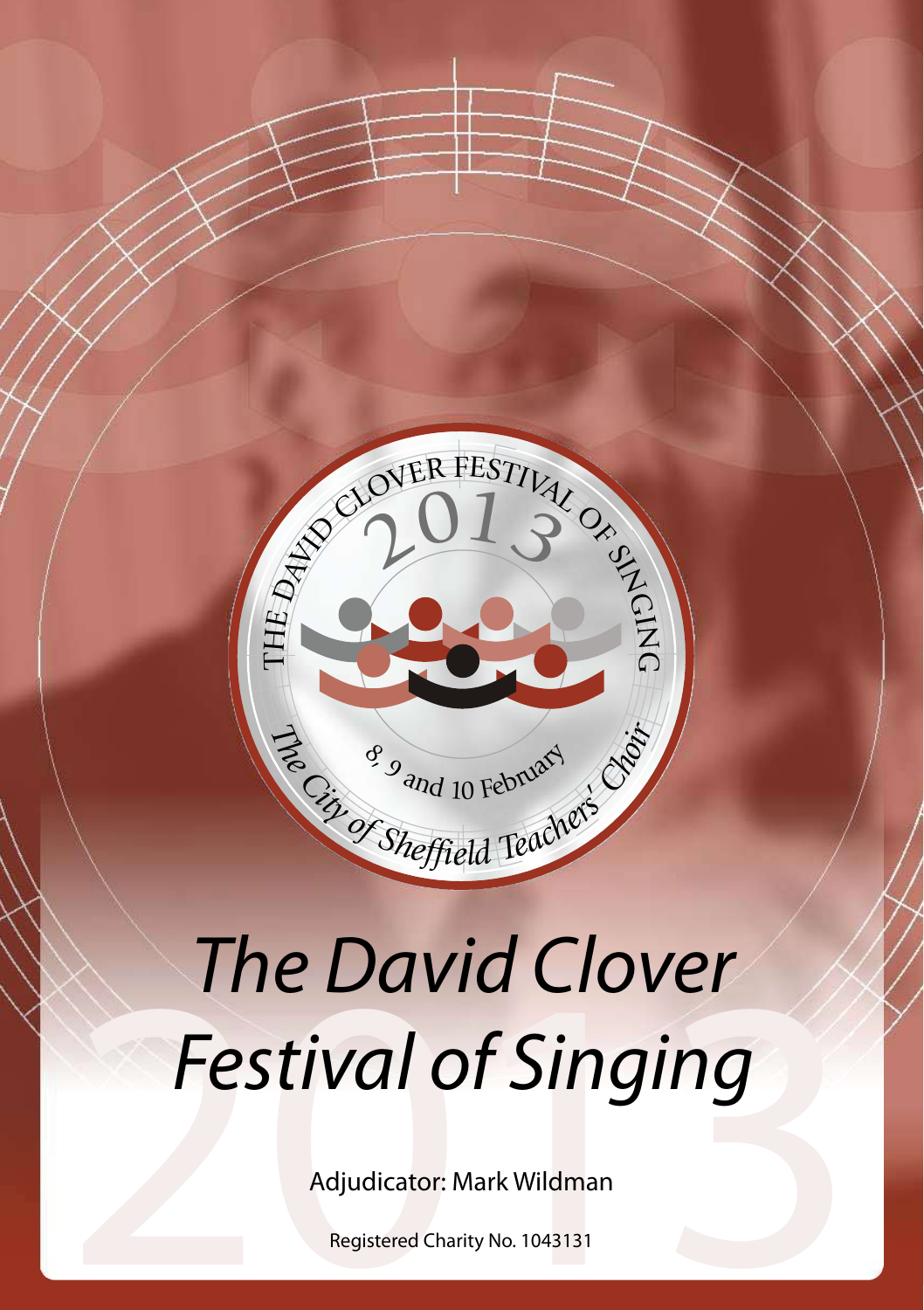

# The City of  $S$ heffield TEACHERS' CHOIR

The City of Sheffield Teachers' Choir was formed on Thursday 7 November, 1968 by Sheffield's then Music Adviser, Dr. David Clover. It was a direct result of the daily choral sessions of his initial residential music course held at the Hayes Conference Centre, Swanwick. This was the first time that Sheffield music teachers had ever come together in this way and it was a historic occasion for Sheffield music.

The choir's first performance was the Festival of Lessons and Carols in Sheffield Cathedral during Christmastide 1968.

For eleven years the choir flourished under David Clover's baton, raising much money for children's charities, both local and national, and giving opportunities for those connected, at that time, with the education service in Sheffield to come together and sing for the sheer joy of singing. Since his death in January 1979 the choir has continued to perform both at home and abroad. It celebrated its fortieth anniversary in 2008 with a concert at St. John's Church, Ranmoor, on Friday 7 November.

The repertoire is wide. Over the years performances have included Mozart's *Requiem,* Dvorak's *Mass in D,* Vivaldi's *Gloria,* Bach's *Magnificat,* Haydn's *Nelson, Harmoniemesse and Maria Theresa Masses*, sacred music by various composers, church services, Stainer's *Crucifixion,* Maunder's *Olivet to Calvary,* William Lloyd Webber's *The Saviour* and *The Divine Compassion*, concert versions of Gilbert and Sulivan operettas, opera choruses, part songs, spirtuals, folk songs and songs from the shows, as well as Festivals of Lessons and Carols.

Venues have included Sheffield's City Hall, its two cathedrals, the Firth Hall (Sheffield University), local churches, school halls, churches in Derbyshire villages, the 'Bronte' village of Haworth, the village of Castleton, Chatsworth House, St. John's College (Cambridge), Fountains Abbey, Ely Cathedral, Wakefield Cathedral, Liverpool's Anglican Cathedral and York Minster. The choir sang in Bochum, as part of the 50th anniversary of the town-twinning with Sheffield, and in Dortmund, Germany, in October 2000. In March 2005 the Teachers' Choir hosted the Dublin City Council Choir and shared an extremely successful concert with them. October 2005 saw the Teachers' Choir singing again with the Dublin Choir, this time in Dublin's City Hall, and also performing with them in a second concert raising almost 5000 euros towards the building of a new hospice in Dublin.

# **THE CITY OF SHEFFIELD TEACHERS' CHOIR WELCOMES NEW SINGERS**

The City of Sheffield Teachers' Choir is a group of amateur singers who enjoy making music together. The choir has widened its membership to those who are not teachers, and welcomes new members in all voice parts.

The two basic requirements are that you want to sing and that you have the commitment expected in belonging to any successful organisation. Rehearsals are held every Thursday evening during term time from 7.00p.m. to 9.00p.m. For further information and venue details please contact the Conductor:

Mr R. D. Green on 0113 256 5320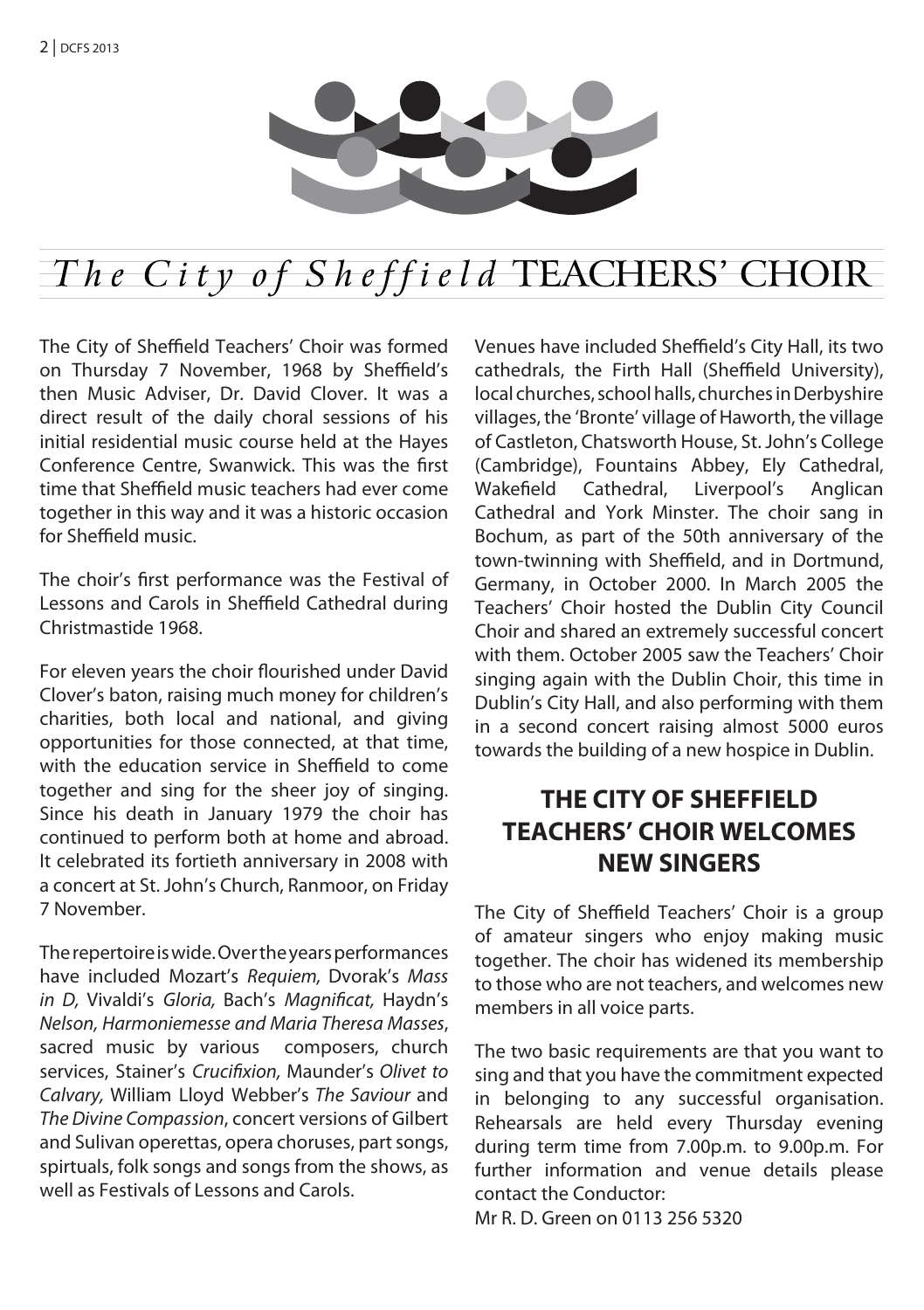# **THE David Clover Festival of Singing**



Dr. David Clover came to Sheffield in 1966 having been appointed as the city's Music Adviser to the Education Department. It was one of the earliest residential courses for music teachers and its daily choral sessions, organised by David, which brought the first members of the Sheffield Teachers' Choir (as it was then known) together in 1968.

Following David's untimely death in 1979, The Teachers' Choir committee at the time decided that there should be a fitting and lasting tribute and memorial to his work. The result, in 1979, was the establishing of *The David Clover Vocal Prize*, the first competition being held in 1980. *The David Clover Vocal Prize* later became *The David Clover Competition* 

*for Singers*, and in 2010 was re-named *The David Clover Festival of Singing*. The original *Vocal Prize* provided an opportunity for singers to perform songs of their own choice with a view to being helped and encouraged by experienced judges of singing, and that ethos is still as strong as it ever was.

*The Vocal Prize* started in a small way with only two classes for those of secondary school age. Since its inception, it has grown into a competitive event of worth, high standing, credibility and stature in the eyes of discerning musicians not only in and around the city of Sheffield, but also nationally. It has also proved itself a worthy vehicle of encouragement and support for young singers, but the Festival is now open to **all** singers from the age of nine, and its chief objective is to foster this branch of music making which was ever one of Dr. Clover's greatest loves - singing. He strongly maintained, as others have done, that everyone has a musical instrument which can be developed - the voice - and much of his work was devoted to fostering the use of young voices whether as soloists or choralists. He believed that the voice deserved equal status with other musical instruments.

Over the years, internationally famed singers and teachers of singing have associated themselves with this festival including Constance Shacklock (contralto and the President from 1985 - 1999), Marjorie Thomas (contralto), Jean Allister (contralto), Rae Woodland (soprano), Nigel Perrin (ex-Kings Singers), Mollie Petrie (soprano and President to the Festival) and Mark Wildman (bass, currently Head of Vocal Studies and the Royal Academy of Music and the Festival's current Vice-President). Once the annual Festival has ended, *The City of Sheffield Teachers' Choir* is always delighted to invite singers from the Festival to share in its concerts when possible.

# **Mollie Petrie** *FGSM FRSA*

President of the City of Sheffield Teachers' Choir, David Clover Festival of Singing

*My warmest wishes to you all for another successful Festival.*

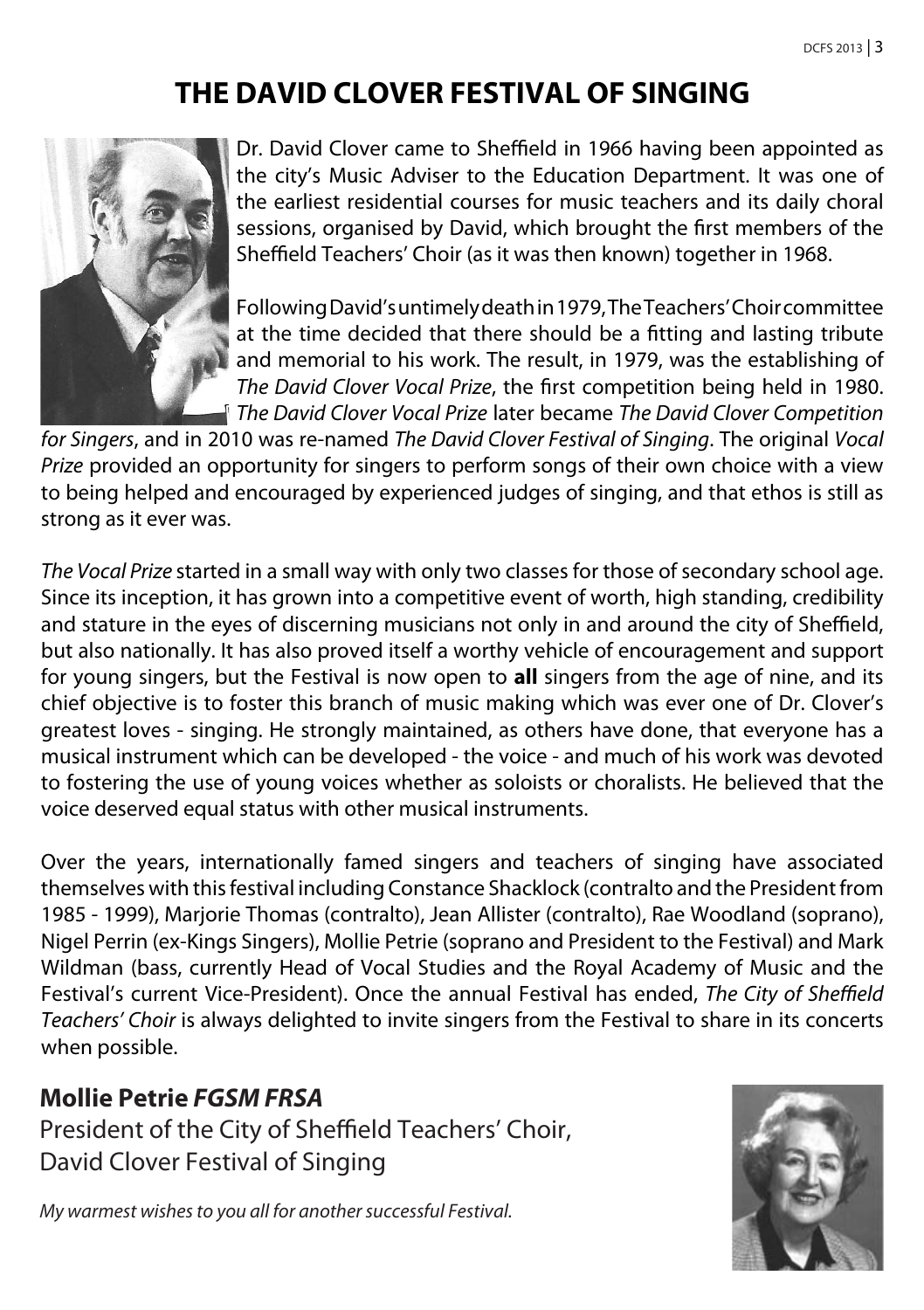

# **Mark Wildman** *FRAM FRSA*

Vice-President of the City of Sheffield Teachers' Choir, David Clover Festival of Singing

# Adjudicator of the 2013 David Clover Festival of Singing

Mark received his early musical education at The King's School, Gloucester and as a chorister in Gloucester Cathedral. Later on he studied at The Royal Academy of

Music where he was awarded the Westmorland Scholarship, the Recital Diploma and the Frederick Slinn Fellowship. In 1976, whilst still a student at the RAM, he won a Choral Exhibition at St. George's Chapel, Windsor Castle, where he sang for three years.

Mark has traveled throughout Europe, Scandinavia, the British Isles and the USA, where as well as works from the standard repertoire, engagements have included Walton's *Belshazzar's Feast*, Mahler's *Symphony of a Thousand*, Elgar's *The Kingdom*, Stravinsky's *Les Noces* and *Pulcinella* and Rachmaninov's *The Bells*. In 1976 Mark sang in the first of a series of performances of the complete Church Cantatas of J.S. Bach. To date he has performed nearly 200 of these including the solo cantatas *Ich habe genug* and *Ich will den Kreuzstab gerne tragen*. He has sung with most of Britain's foremost orchestras, at the Promenade concerts and at a number of British and European Festivals. In recital, Mark has a wide repertoire ranging from the works of Purcell, Boyce and Arne to those of Roger Steptoe, Philip White, Arthur Wills and Giles Swayne, of whose works he has given first performances.

He combines a busy performing career with that of a Professor of Singing at the Royal Academy of Music where he was appointed Head of Vocal Studies in 1991. He is a much travelled adjudicator and is an examiner for the Associated Board of the Royal Schools of Music. He was elected a Fellow of the Royal Academy of Music in 1994 and a fellow of the Royal Society of Arts in 1995.



# **Barbara Lowe** *ARAM LRAM ARCM FTCL FLCM Dip.RAM*

Adjudicator of the 2.15pm Dore and Totley United Reformed Church, Chatsworth Hall session

Born in Derby, Barbara won a scholarship to the Royal Academy of Music which enabled her to continue studying with Flora Nielsen, a leading exponent in the art of Lieder; French Song and Opera, and won all the major prizes in these fields.

She was also awarded the Recital Diploma, and the coveted Worshipful Company of Musicians Silver Medal presented to the leading female student from all the London Music Colleges for outstanding work and performance. Barbara studied French Song with M. Pierre Bernac; Lieder with Gerald Moore, and worked in opera with Tito Gobbi.

Her extensive career as a soloist includes choral works and recitals both nationally and abroad and broadcasts on radio and television. She was a Professor of Singing during her 21 years as a full and parttime member of the Royal Opera Company, Covent Garden with whom she toured extensively. She is much in demand as a teacher of singing, drawing pupils from a wide area, and travels throughout the country and abroad adjudicating at Music Festivals and Singing Competitions. She works with University students; is the Vocal Coach and Adviser to the two Derby Cathedral Choirs, and conducts the Barbara Lowe Singers, a choir of past and present pupils, raising over £20,000 for various charities.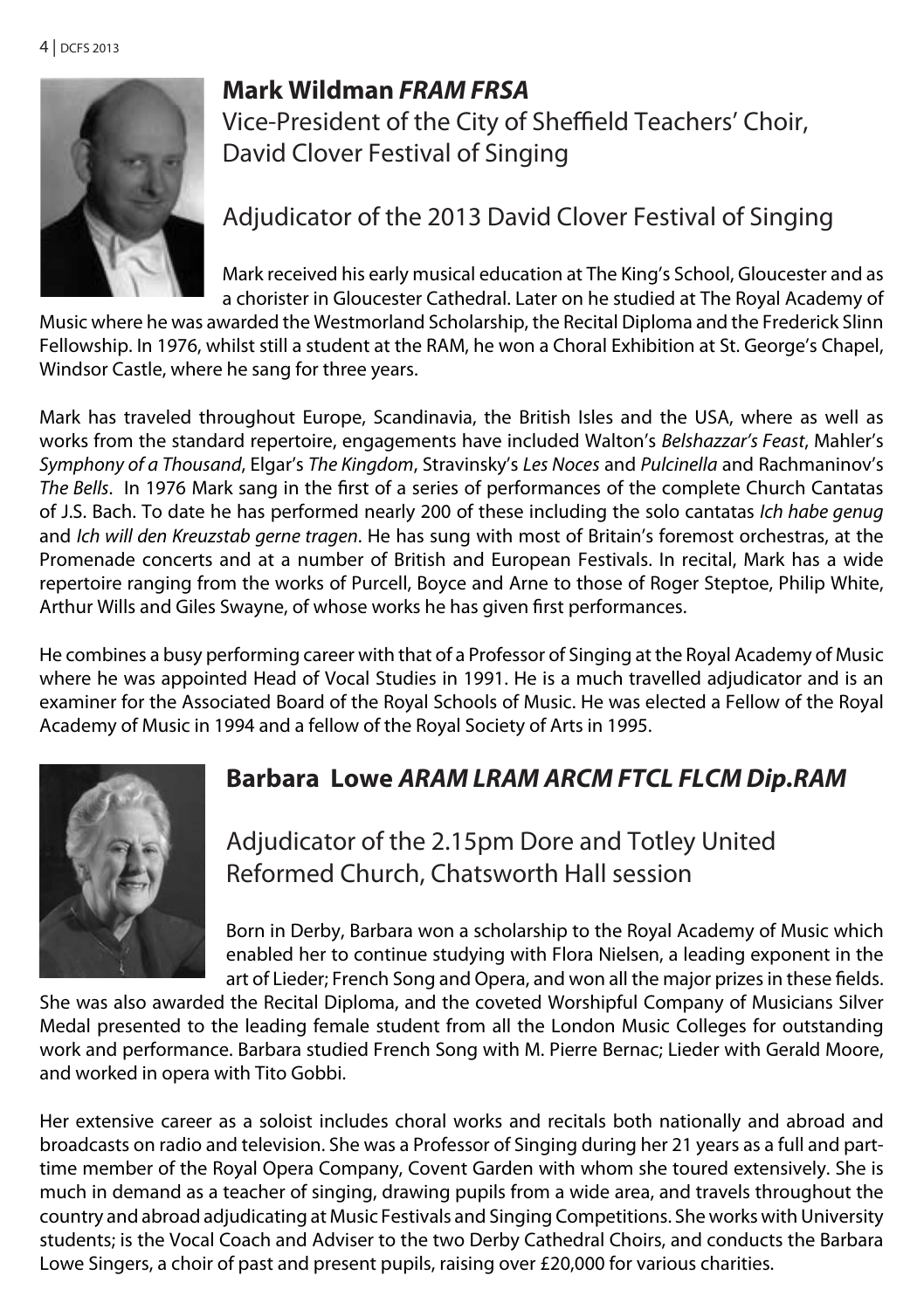# **FRIDAY 8 FEBRUARY 2.30pm Dore and Totley United Reformed Church**

# **BRITISH SONG (13-16) CLASS sponsored by Mrs Wendy Nutton**

| Mary Wilcock         | He Wishes for the Cloths of Heaven    | Jenkins            |
|----------------------|---------------------------------------|--------------------|
| Tabitha Smart        | How Soft Upon the Evening Air         | Dunhill            |
| Annie Chambers       | The Dormouse's Carol                  | Poston             |
| Molly O'Toole        | I Attempt From Love's Sickness to Fly | Purcell            |
| Vanessa Frampton     | How Should I Your True Love Know?     | Ouilter            |
| Phoebe Otten         | Clock-a-Clay                          | <b>R R Bennett</b> |
| Rebecca Coupland     | Where the Bee Sucks                   | Arne               |
| Alice Goldsborough   | The Trees in England                  | Wood               |
| Isabelle Baker       | Where the Bee Sucks                   | Arne               |
| Rachel Bricklebank   | <b>You Spotted Snakes</b>             | Armstrong Gibbs    |
| <b>Emily Peace</b>   | Weep You No More                      | Ouilter            |
| <b>Emily Chattle</b> | A New Year Carol                      | <b>Britten</b>     |
| James Micklethwaite  | Sea Fever                             | Ireland            |
| Rachel Hudson        | Linden Lea                            | Vaughan Williams   |
| Hannah Thomson       | June                                  | Ouilter            |
| Megan Dobbins        | June                                  | Ouilter            |
| Lydia Ward           | The Sky Above the Roof                | Vaughan Williams   |

## **SONGS FROM THE SHOWS (13-16) CLASS sponsored by The Rotary Club of Abbeydale**

| Robyn Gair           | A Nightingale Sang in Berkeley Square (New Faces)                       | Sherwin                        |
|----------------------|-------------------------------------------------------------------------|--------------------------------|
| Nancy Lee            | Someone Like You (Jekyll and Hyde)                                      | <b>Wildhorn &amp; Bricusse</b> |
| Alana Wroe           | Hushabye Mountain (Chitty Chitty Bang Bang)                             | Sherman                        |
| Catherine Brimacombe | But Not for Me (Girl Crazy)                                             | Gershwin                       |
| Mary Wilcock         | l Enjoy Being a Girl <i>(Flower Drum Song)</i>                          | Rodgers                        |
| <b>Emily Peace</b>   | Happy Young Heart (The Sorcerer)                                        | Sullivan                       |
| Rebecca Coupland     | Wishing You Were Somehow Here Again (Phantom of the Opera) Lloyd Webber |                                |
| <b>Tabitha Smart</b> | Castle on a Cloud (Les Misérables)                                      | Schönberg                      |
| Isabelle Baker       | Over the Rainbow (The Wizard of Oz)                                     | Arlen                          |
| Alice Goldsborough   | Far From the Home I Love (Fiddler on the Roof)                          | <b>Bock</b>                    |
| <b>Emily Chattle</b> | My Favourite Things (The Sound of Music)                                | Rodgers                        |
| Megan Dobbins        | I Hate Men (Kiss Me Kate)                                               | Porter                         |
| Rachel Bricklebank   | We'll Gather Lilacs (Perchance to Dream)                                | Novello                        |
| Hannah Thomson       | I Sit in the Sun <i>(Salad Days)</i>                                    | Slade                          |

# **6.30pm Dore and Totley United Reformed Church**

## **VOCAL SOLO (9-12) CLASS sponsored by Hallam Choral Society**

| <b>Ruth Dobbins</b>        | Nina                                                  | attrib. Pergolesi |
|----------------------------|-------------------------------------------------------|-------------------|
| <b>Tabitha Taylor Buck</b> | The Oak and the Ash                                   | anon              |
| Caitlin O'Toole            | Hushabye Mountain (Chitty Chitty Bang Bang)           | Sherman           |
| Amy Coan                   | Castle on a Cloud (Les Misérables)                    | Schönberg         |
| Robert McKinna             | The Candy Man (Willy Wonka and the Chocolate Factory) | Newley & Bricusse |
| Isadora Hurford            | One Hand One Heart (West Side Story)                  | <b>Bernstein</b>  |
| Pippa Crossland            | The Path to the Moon                                  | Thiman            |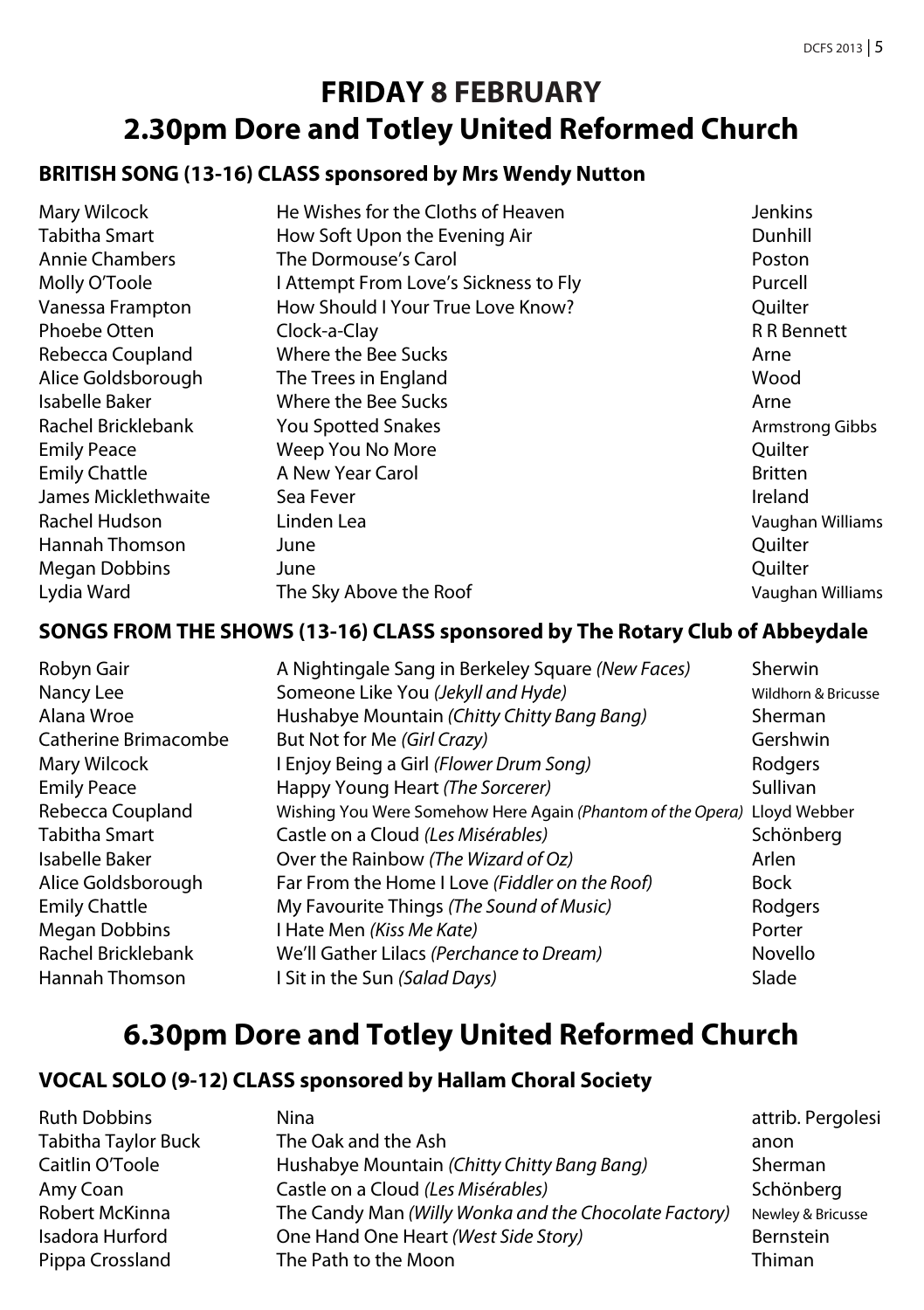6 | DCFS 2013

| Rosie Johal        | The Ash Grove                                 |
|--------------------|-----------------------------------------------|
| Ella-Sian Thompson | Whistle Down the Wind (Whistle Down the Wind) |

## **ORATORIO or SACRED SONG (13-16) CLASS sponsored by The Rotary Club of Abbeydale**

| Mary Wilcock         | A Clare Benediction                        | Rutter  |
|----------------------|--------------------------------------------|---------|
| Vanessa Frampton     | Angels Ever Bright and Fair (Theordora)    | Handel  |
| Tabitha Smart        | Litany to the Holy Spirit                  | Hurford |
| Hannah Thomson       | How Beautiful are the Feet (Messiah)       | Handel  |
| James Micklethwaite  | Recitative  In Native Worth (The Creation) | Haydn   |
| Phoebe Otten         | A Clare Benediction                        | Rutter  |
| <b>Emily Chattle</b> | Psalm 23                                   | Mawby   |
| <b>Megan Dobbins</b> | Panis Angelicus                            | Franck  |
| Molly O'Toole        | Panis Angelicus                            | Franck  |

# **JUNIOR RECITAL (13-15) CLASS sponsored by Stuart and Elizabeth Hampshire**

| Lascia ch'io Pianga (Rinaldo)             | Handel            |
|-------------------------------------------|-------------------|
| Silent Noon                               | Vaughan Williams  |
| Psarapula                                 | trad.             |
| Panis Angelicus                           | Franck            |
| The Sweet Nightingale                     | Anderson          |
| <b>Cockles and Mussels</b>                | trad.             |
| Ev'ry Valley (Messiah)                    | Handel            |
| Après un rêve                             | Fauré             |
| The Sally Gardens                         | trad.             |
| Nina                                      | attrib. Pergolesi |
| Spring Sorrow                             | Ireland           |
| <b>Cockles and Mussels</b>                | trad.             |
| When I am Laid in Earth (Dido and Aeneas) | Purcell           |
| Vieni, vieni, o mio diletto               | Vivaldi           |
| Andrew Lammie                             | trad.             |
| Shiny                                     | Cope              |
| The Maid of Amsterdam                     | trad.             |
| Caro mio ben                              | Giordani          |
| Vieni, vieni o mio diletto                | Vivaldi           |
| Linden Lea                                | Vaughan Williams  |
| The Sprig of Thyme                        | trad.             |
| Die Forelle                               | Schubert          |
| The Ships of Arcady                       | Head              |
| A-Roving                                  | trad.             |
|                                           |                   |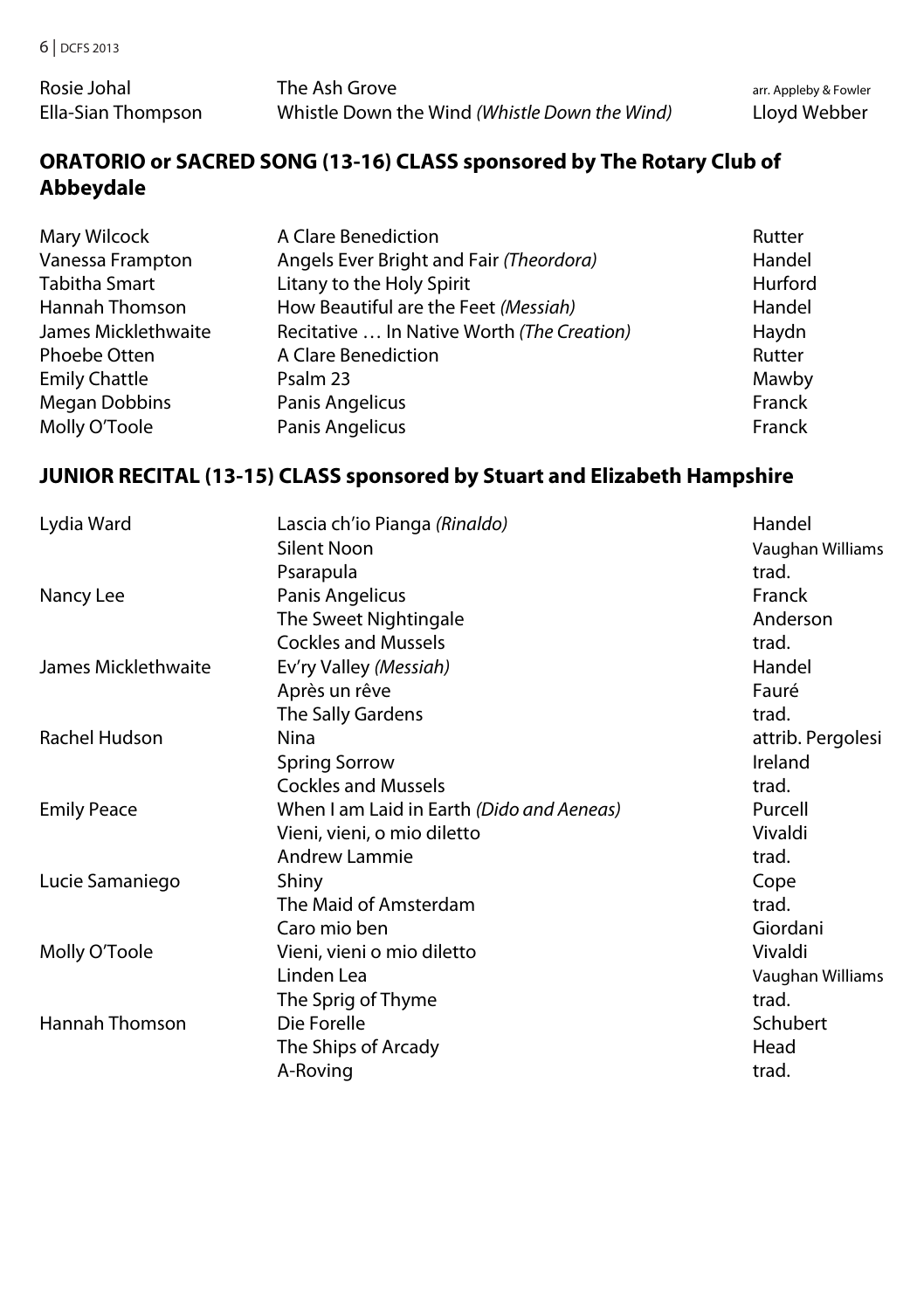# **SATURDAY 9 FEBRUARY 9.30am Dore and Totley United Reformed Church**

# **BRITISH SONG (17-21) CLASS sponsored by Peter Humphries**

| Jennifer Atkinson         | Daphne                                 | Walton         |
|---------------------------|----------------------------------------|----------------|
| <b>Emilie Fitzpatrick</b> | A Green Cornfield                      | Head           |
| Anita Chandran            | Mother, I Will Have a Husband          | Jacob          |
| Abigail Kitching          | Spring                                 | Gurney         |
| Thomas Hetherington       | Come Away Death                        | Ouilter        |
| Ella Taylor               | Sleep                                  | Gurney         |
| Ashleigh Roberts          | Now Sleeps the Crimson Petal           | Quilter        |
| <b>Harriet Astbury</b>    | Seascape                               | <b>Britten</b> |
| Laura Lister              | Not Even Summer Yet (The Red Cockatoo) | <b>Britten</b> |
| Jack Bowtell              | Go, Lovely Rose                        | Ouilter        |
| Judith le Breuilly        | Sleep                                  | Gurney         |
| Samantha Oxborough        | I Will Go With My Father A-Ploughing   | Gurney         |
| Kirsten Lloyd-Leach       | O for a March Wind                     | Head           |

## **ORATORIO or SACRED SONG (17-21) CLASS sponsored by The Gentlemen of Millhouse Green Male Voice Choir**

| Rejoice Greatly (Messiah)                   | Handel   |
|---------------------------------------------|----------|
| Here Amid the Shady Woods (Alexander Balus) | Handel   |
| Laudate Dominum                             | Mozart   |
| If God Be For Us (Messiah)                  | Handel   |
| Recit and aria: Ye Scared Priests (Jephtha) | Handel   |
| The Lord's Prayer                           | Marlotte |
| O That I on Wings Could Rise (Theodora)     | Handel   |
| Blessed are all they that fear the Lord     | Handel   |
| Domine Deus (Gloria in D)                   | Vivaldi  |
| Pie Jesu                                    | Fauré    |
| Farewell ye limpid springs (Jephtha)        | Handel   |
| Fac ut Portem (Stabat Mater)                | Rossini  |
|                                             |          |

## **OPERA (17-21) CLASS sponsored by Vivien Pike & Robin Morton in memory of Sam Hiller**

| Laura Lister           | Zeffiretti lusinghiera (Idomeneo)                     | Mozart        |
|------------------------|-------------------------------------------------------|---------------|
| Eleanor Perry          | Piangero la sorte mia (Giulio Cesare)                 | Handel        |
| Kate Lansdale          | Voi che sapete (Le Nozze di Figaro)                   | Mozart        |
| Ann Wilkes             | Non so piu cosa son, cosa faccio (Le Nozze di Figaro) | Mozart        |
| Rosa Hardy             | Non so piu cosa son, cosa faccio (Le Nozze di Figaro) | Mozart        |
| <b>Charlotte Kenny</b> | Je veux vivre (Roméo et Juliette)                     | Gounod        |
| Laura Roberts          | Una donna a quindici anni (Così fan tutte)            | Mozart        |
| Jack Bowtell           | Where'ere You Walk (Semele)                           | Handel        |
| Alicia Hill            | Zeffiretti lusinghieri (Idomeneo)                     | Mozart        |
| Jennifer Atkinson      | Non so piu cosa son, cosa faccio (Le Nozze di Figaro) | Mozart        |
| Kirsten Lloyd-Leach    | Song to the Moon (Rusalka)                            | <b>Dvorak</b> |
| Samantha Oxborough     | Dido's Lament (Dido and Aeneas)                       | Purcell       |
| Judith le Breuilly     | Dido's Lament (Dido and Aeneas)                       | Purcell       |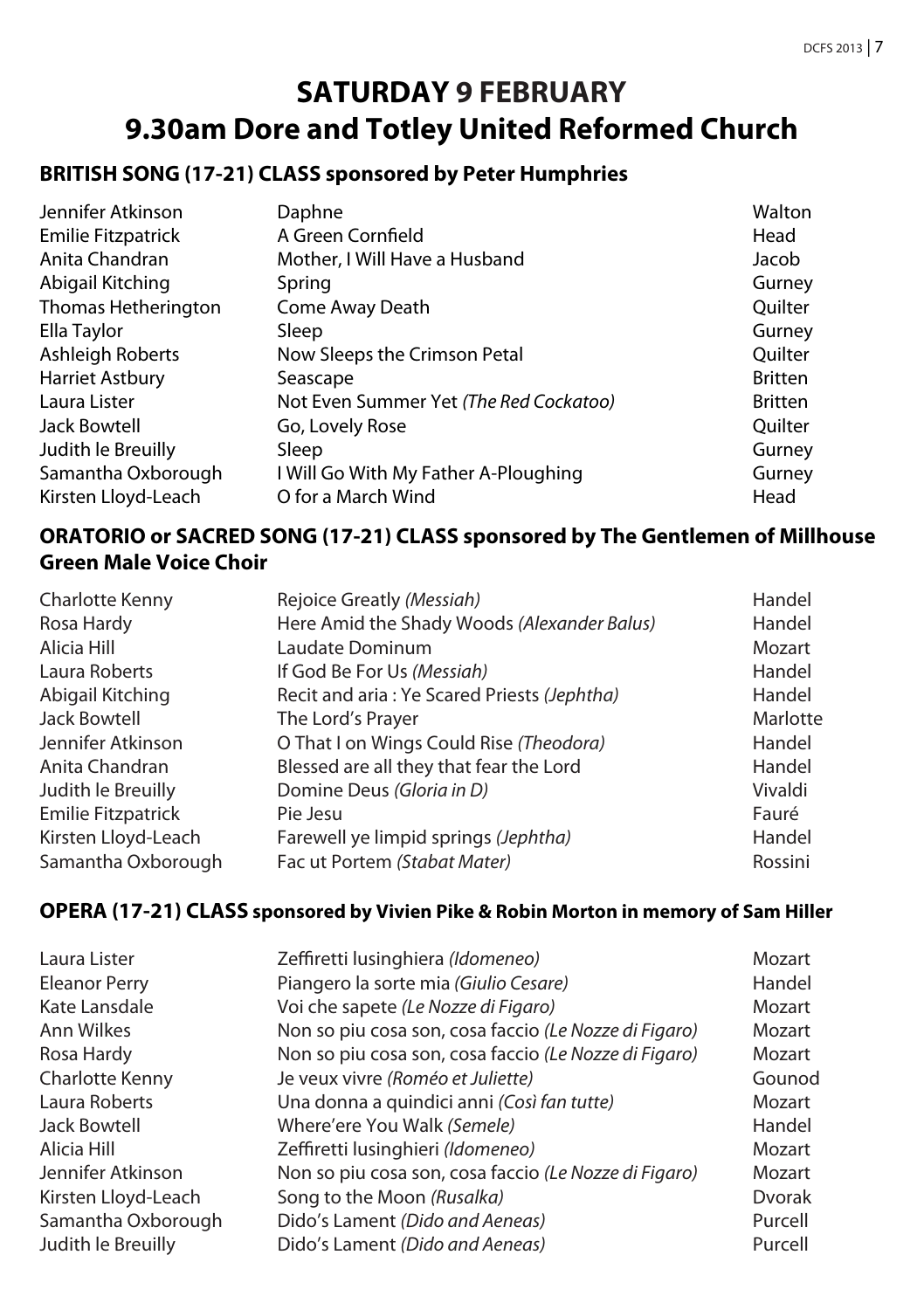# **2.15pm Dore and Totley United Reformed Church, The Sanctuary**

# **INTERMEDIATE RECITAL (16 - 17) CLASS sponsored by Dore Male Voice Choir**

| <b>Emily Chattle</b> | Per la Gloria d'adorarvi (Griselda)             | <b>Bononcini</b> |
|----------------------|-------------------------------------------------|------------------|
|                      | Der Nussbaum                                    | Schumann         |
|                      | Madonna and Child                               | Thiman           |
|                      | Sweet Nightingale                               | trad.            |
| Ashleigh Roberts     | Music for a While                               | Purcell          |
|                      | Du bist die Ruh                                 | Schubert         |
|                      | Love's Philosophy                               | Ouilter          |
|                      | The Turtle Dove                                 | trad.            |
| Vanessa Frampton     | Se tu m'ami                                     | Pergolesi        |
|                      | En Prière                                       | Fauré            |
|                      | Plaintive Song (Patience)                       | Sullivan         |
|                      | Bonnie Lighter Boy                              | trad.            |
| Caroline Ridler      | If Music be the Food of Love                    | Purcell          |
|                      | Die Forelle                                     | Schubert         |
|                      | The Apron of Flowers                            | trad.            |
|                      | The Shepherd's Song                             | Elgar            |
| Eleanor Perry        | Deh vieni, non tardar (Le Nozze di Figaro)      | Mozart           |
|                      | Weep Ye No More Sad Fountains                   | Dowland          |
|                      | Romance: L'âme évaporée (Deux Romances)         | Debussy          |
|                      | The Lass from the Low Country                   | trad.            |
| Kate Lansdale        | Ah, Belinda and Dido's Lament (Dido and Aeneas) | Purcell          |
|                      | Ouvre tes yeux bleus                            | Massenet         |
|                      | Crabbed Age and Youth                           | Dring            |
|                      | The Turtle Dove                                 | trad.            |
| Alicia Hill          | Deh vieni non tardar (Le Nozze di Figaro)       | Mozart           |
|                      | Widmung                                         | Schumann         |
|                      | She Moved Through the Fair                      | trad.            |
|                      | Sure on This Shining Night                      | Barber           |

# **2.15pm Dore and Totley United Reformed Church, The Chatsworth Hall - Adjudicated by Barbara Lowe**

# **SONGS FROM THE SHOWS (22 and over) CLASS sponsored by Christine Barkla**

| Rachel Pointon     | Someone to Watch Over Me (Oh Kay)            | Gershwin  |
|--------------------|----------------------------------------------|-----------|
| <b>Ruth Speare</b> | So in Love (Kiss Me Kate)                    | Porter    |
| David Brothers     | Bring Him Home (Les Misérables)              | Schönberg |
| Grace Mason        | A Summer in Ohio (Last Five Years)           | Brown     |
| Anita Coan         | I Could Have Danced All Night (My Fair Lady) | Loewe     |
| Paul Mason         | Edelweiss (The Sound of Music)               | Rodgers   |
| Gemma Hannaford    | I Read (Passion)                             | Sondheim  |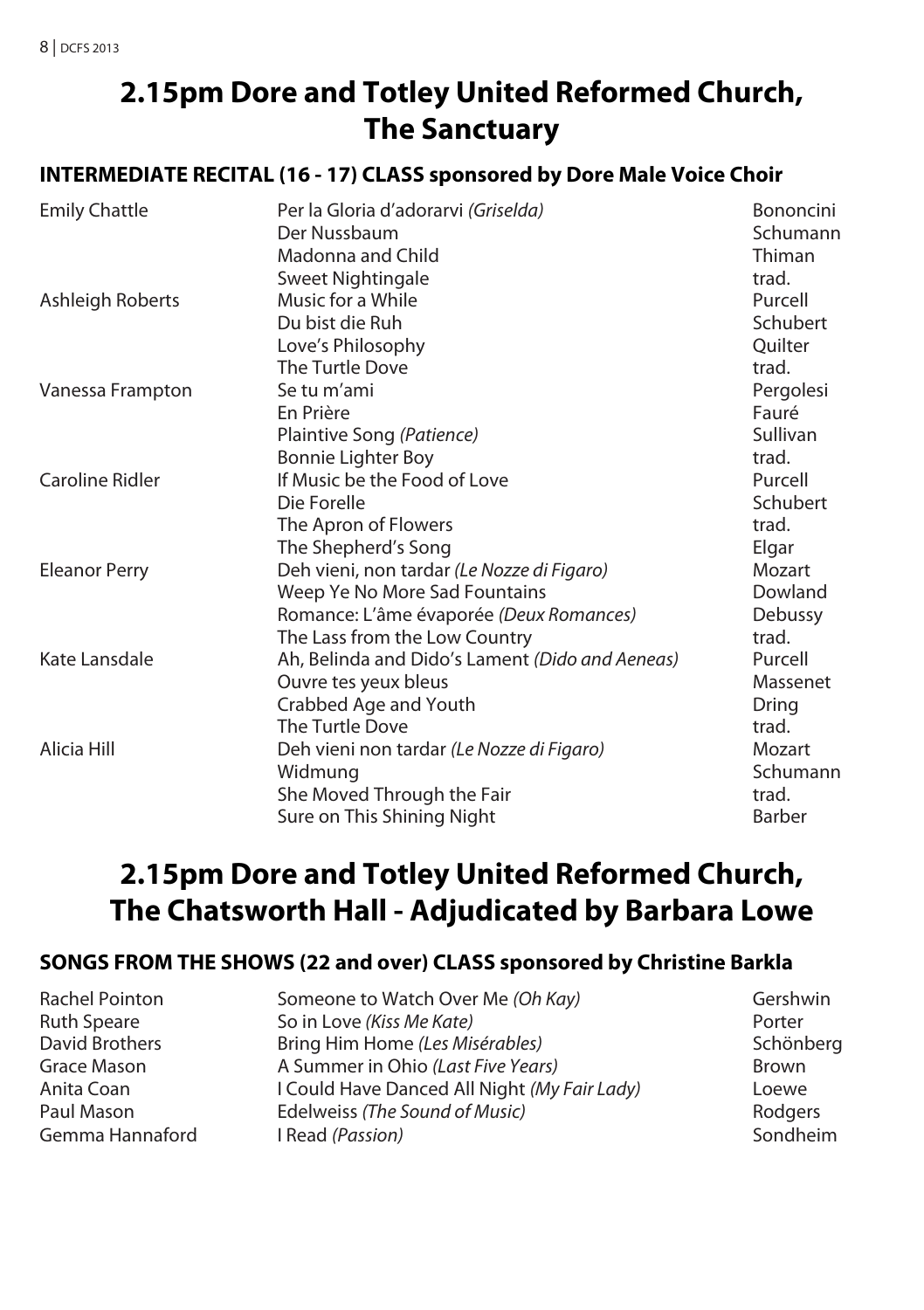# **BRITISH SONG (22 and over) CLASS sponsored by Alan Young**

| Wendy Leonard    | The Turkish Mouse (3 Cautionary Tales) | Woolrich              |
|------------------|----------------------------------------|-----------------------|
| Annabelle Pepper | The Water Mill                         | Vaughan Williams      |
| Gemma Hannaford  | Over the Mountains                     | Ouilter               |
| Anthony Trippett | The Vagabond (Songs of Travel)         | Vaughan Williams      |
| Rachel Pointon   | Sea Wrack                              | <b>Hamilton Harty</b> |

## **SONGS FROM THE SHOWS (17-21) CLASS sponsored by Heather and Keith Hoyland**

| Rosa Hardy                | Time of My Life (Salad Days)                      | Slade                      |
|---------------------------|---------------------------------------------------|----------------------------|
| Ann Wilkes                | You Don't Know This Man (Parade)                  | Brown                      |
| Peter Bryant              | Bring Him Home (Les Misérables)                   | Schönberg                  |
| <b>Emilie Fitzpatrick</b> | In His Eyes (Jekyll and Hyde)                     | Wildhorn                   |
| Joelle Brabban            | Show Me (My Fair Lady)                            | Loewe                      |
| Anita Chandran            | I Sit in the Sun (Salad Days)                     | Slade                      |
| Thomas Hetherington       | On the Streets of Dublin (A Man of No Importance) | <b>Flaherty and Ahrens</b> |
| Ashleigh Roberts          | I Can't Say No (Oklahoma)                         | Rodgers                    |
| Judith le Breuilly        | Greenfinch and Linnet Bird (Sweeney Todd)         | Sondheim                   |

# **6.00pm Dore and Totley United Reformed Church**

# **OPEN RECITAL (22 AND OVER) CLASS sponsored by Paul Clerehugh**

| Rebecca Lambert      | On Mighty Pens (The Creation)                         | Haydn          |
|----------------------|-------------------------------------------------------|----------------|
|                      | Auf Dem Wasser Zu Singen                              | Schubert       |
|                      | Love's Philosophy                                     | Quilter        |
|                      | O Waly Waly                                           | trad.          |
| <b>Rosalind Wood</b> | Thus to a Ripe Consenting Maid (The Old Bachelor)     | Purcell        |
|                      | An Old Man Came Courting Me                           | trad.          |
|                      | Now Sleeps the Crimson Petal                          | Ouilter        |
|                      | Seguedille (Carmen)                                   | Bizet          |
| Annabelle Pepper     | Amarilli, mia bella (Le nuove musiche)                | Caccini        |
|                      | Non so piu cosa son, cosa faccio (Le Nozze di Figaro) | Mozart         |
|                      | Zueignung                                             | <b>Strauss</b> |
|                      | Song of a Nightclub Proprietress                      | Dring          |
| Andrew Heighton      | Tramp! Tramp! Tramp! (The Prisoners Song)             | trad.          |
|                      | Die beiden Grenadiere                                 | Schumann       |
|                      | Is My Team Ploughing?                                 | Butterworth    |
|                      | L'air du tambour major (Le Caid)                      | Thomas         |
| Wendy Leonard        | Sorrow, Sorrow Stay                                   | Dowland        |
|                      | Les Berceaux                                          | Fauré          |
|                      | Someone is Sending Me Flowers                         | Baker          |

## **ORATORIO or SACRED SONG (22 and over) CLASS sponsored by The Sheffield Chorale**

| Rebecca Lambert  | How Beautiful Are The Feet (Messiah)               | Handel      |
|------------------|----------------------------------------------------|-------------|
| Anthony Trippett | Lord God of Abraham (Elijah)                       | Mendelssohn |
| Rosalind Wood    | O Thou That Tellest Good Tidings to Zion (Messiah) | Handel      |
| Wendy Leonard    | Schliesse Mein Herze (Christmas Oratorio)          | Bach        |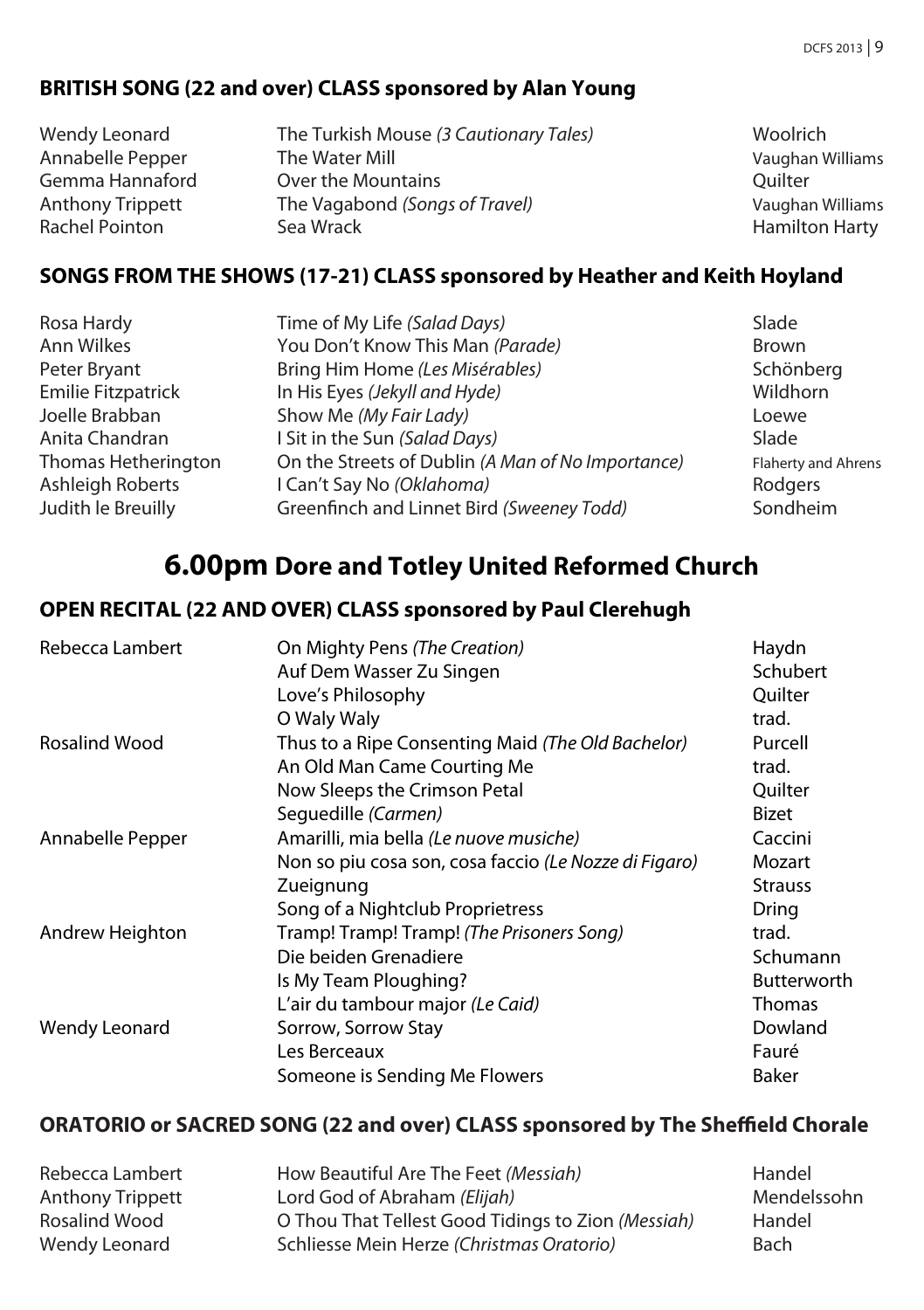## **OPERA (22 and over) CLASS sponsored by Ralph Green**

Gemma Hannaford Amour! viens aider ma faiblesse *(Samson et Dalila)* Saint-Saëns David Brothers Una furtiva lagrima *(L'Elisir d'Amore)* Donizetti Dove sono *(Le Nozze di Figaro)* Andrew Heighton Si tra i ceppi *(Berenice)* Francel Mandel (Serenice) and the serenic expansion of the Handel Control of the Handel (Serenice) and the Handel (Serenice) and the Handel (Serenice) and the Handel (Serenice) a Rosalind Wood Ombra mai fu *(Serse)* Handel

# **SUNDAY 10 FEBRUARY 9.30am Holiday Inn**

#### **SENIOR RECITAL (18-21) CLASS sponsored by Jack Senior in memory of his wife Barbara**

| Che fiero costume                            | Legrenzi |
|----------------------------------------------|----------|
| A Chloris                                    | Hahn     |
| The Leprechaun                               | trad.    |
| Why Did You Kiss My Heart Awake (Frederica)  | Lehar    |
| Teco, si                                     | Vinci    |
| Notre Amour                                  | Fauré    |
| Oh Would I Were But That Sweet Linnet        | trad.    |
| Pancake Tuesday                              | Carter   |
| Come and Trip It                             | Handel   |
| Les Roses d'Ispahan                          | Fauré    |
| Sure on This Shining Night                   | Barber   |
| The Cuckoo                                   | trad.    |
| Hark! The echoing air (The Fairy Queen)      | Purcell  |
| Romance                                      | Debussy  |
| Lady Ann Bothwell                            | trad.    |
| My Heart is Like a Singing Bird              | Parry    |
| O del mio dolce ardor (Paride ed Elena)      | Gluck    |
| A Chloris                                    | Hahn     |
| The Loyal Lover                              | trad.    |
| It Was a Lover and His Lass                  | Dring    |
| Oh, Had I Jubal's Lyre (Joshua)              | Handel   |
| Le Colibri                                   | Chausson |
| <b>Yarmouth Fair</b>                         | trad.    |
| It Was a Lover and His Lass                  | Dring    |
| Bonvica's Song (Bonvica)                     | Purcell  |
| Notre Amour                                  | Fauré    |
| A Young Maid Stood in Her Father's Garden    | trad.    |
| Be Still as You are Beautiful                | Martin   |
| Le Colibri                                   | Chausson |
| Poor Wandering One (The Pirates of Penzance) | Sullivan |
| The Turtle Dove                              | trad.    |
| Se il Padre Perdei (Idomeneo)                | Mozart   |
| O Sleep, Why Dost Thou Leave Me (Semele)     | Handel   |
| Bescheidener Liebe                           | Wolf     |
| She Moved Through the Fair                   | trad.    |
| In uomini (Così fan tutte)                   | Mozart   |
|                                              |          |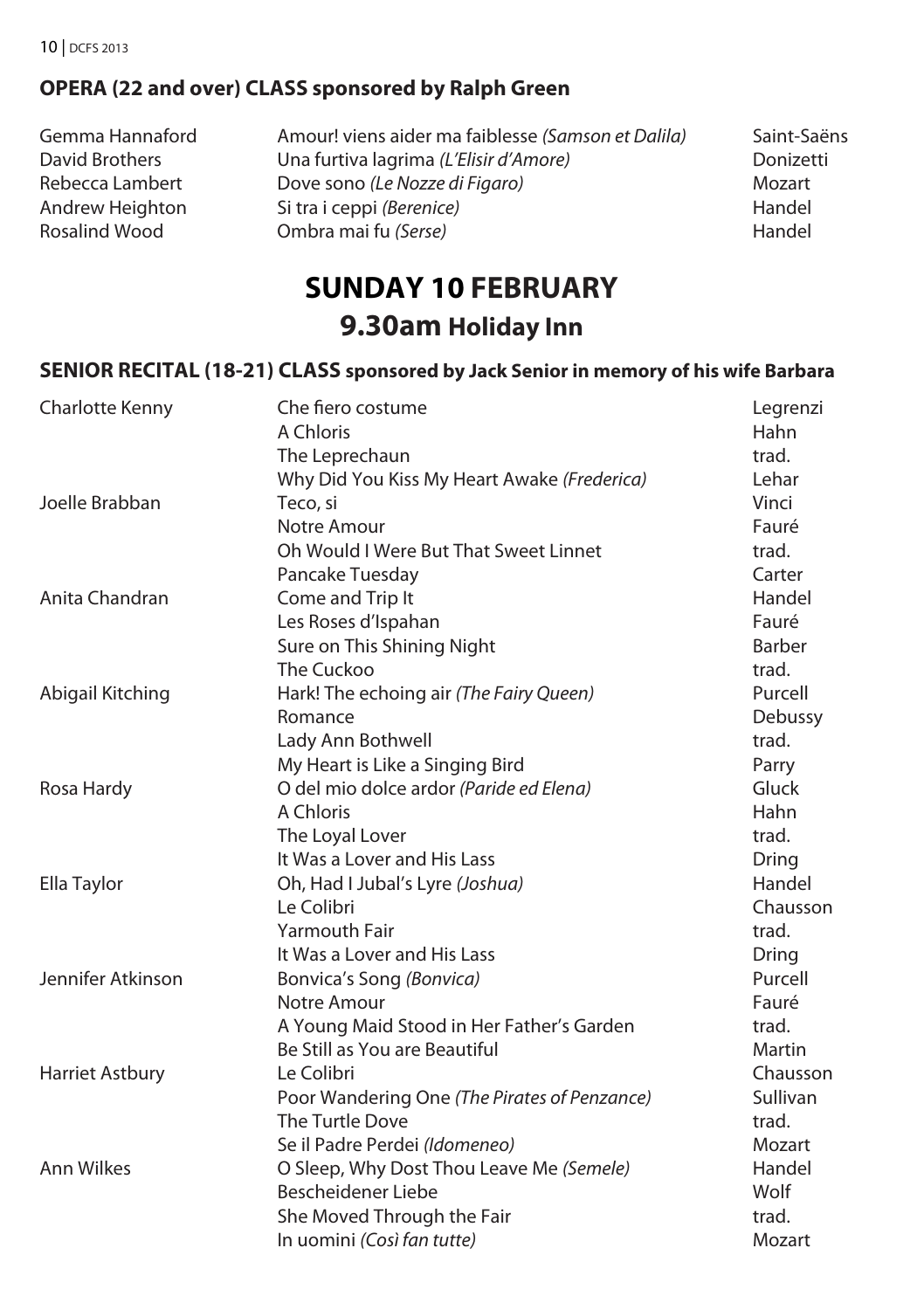#### DCFS 2013 | 11

| Judith le Breuilly | Amarilli, mia bella                   | Caccini        |
|--------------------|---------------------------------------|----------------|
|                    | Au bord de l'eau                      | Fauré          |
|                    | Sephestia's Lullaby                   | <b>Britten</b> |
|                    | O Waly Waly                           | trad.          |
| Jack Bowtell       | Gia il Sole dal Gange                 | A. Scarlatti   |
|                    | Silent Worship (Ptolemy)              | Handel         |
|                    | Over the Stone                        | trad.          |
|                    | Frederic's Aria (Pirates of Penzance) | Sullivan       |
| Samantha Oxborough | Voi che sapete (Le Nozze di Figaro)   | Mozart         |
|                    | Les Berceaux                          | Fauré          |
|                    | The Ballad of Meng Jiang Nu           | trad.          |
|                    | Love Went A-Riding                    | <b>Bridge</b>  |
| Laura Roberts      | Heart, the seat of soft delight       | Handel         |
|                    | Du bist die Ruh                       | Schubert       |
|                    | Love's Philosophy                     | Ouilter        |
|                    | A la Rurru Nino                       | trad.          |

# **2.00pm Holiday Inn**

# **FRENCH SONG (any age) CLASS sponsored by Peter Humphries**

| Vanessa Frampton    | Chanson d'amour                              | Fauré    |
|---------------------|----------------------------------------------|----------|
| Anita Chandran      | <b>Fleurs</b>                                | Poulenc  |
| Ella Taylor         | Mon Cadavre est doux (Fiançailles pour rire) | Poulenc  |
| Joelle Brabban      | Beau Soir                                    | Debussy  |
| Alicia Hill         | Notre Amour                                  | Fauré    |
| Judith le Breuilly  | Après un rêve                                | Fauré    |
| Samantha Oxborough  | Si mes vers                                  | Hahn     |
| Jack Bowtell        | Lvdia                                        | Fauré    |
| Kirsten Lloyd-Leach | Après un rêve                                | Fauré    |
| Gemma Hannaford     | Notre Amour                                  | Fauré    |
| Wendy Leonard       | Nuits d'étoiles                              | Debussy  |
| Annabelle Pepper    | Les Berceaux                                 | Fauré    |
| Laura Roberts       | Le Colibri                                   | Chausson |

# **LIED (any age) CLASS sponsored by Elizabeth Watts**

| Eleanor Perry           | Du Bist die Ruh                                             | Schubert      |
|-------------------------|-------------------------------------------------------------|---------------|
| <b>Harriet Astbury</b>  | Verborgenheit                                               | Wolf          |
| <b>Rachel Pointon</b>   | Verborgenheit                                               | Wolf          |
| Kirsten Lloyd-Leach     | Ganymede                                                    | Schubert      |
| Alicia Hill             | Du Bist die Ruh                                             | Schubert      |
| Lydia Ward              | Die Lotosblume                                              | Schumann      |
| James Micklethwaite     | Wir Wandelten                                               | <b>Brahms</b> |
| Kate Lansdale           | Als Luise die Briefe ihres ungetreuen Liebhabers verbrannte | Mozart        |
| Gemma Hannaford         | Immer leiser wird mein Schlummer                            | <b>Brahms</b> |
| <b>Anthony Trippett</b> | Im wunderschönen Monat Mail                                 |               |
|                         | Aus meinem Tränen spriessen} (Dichterliebe)                 | Schumann      |
|                         | Die Rose, die Lilie, die Taube}                             |               |
| Wendy Leonard           | Immer leiser wird mein Schlummer                            | <b>Brahms</b> |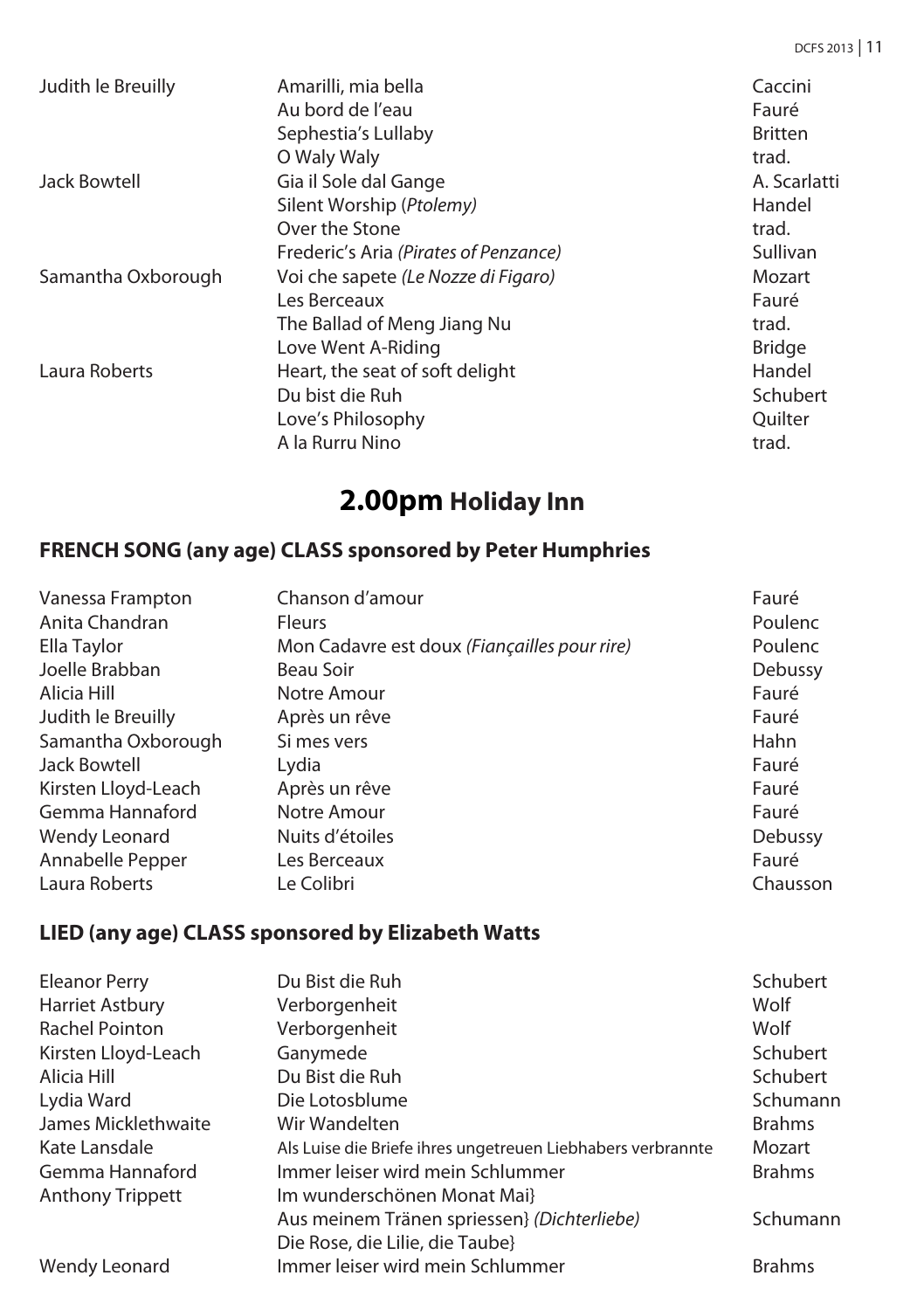| Judith le Breuilly | An die Musik                         | Schubert       |
|--------------------|--------------------------------------|----------------|
| Ann Wilkes         | Die still Lotosblume                 | Clara Schumann |
| Jack Bowtell       | Der Neugierige (Die Schöne Müllerin) | Schubert       |
| Samantha Oxborough | Gretchen am Spinnrade                | Schubert       |
| Ella Taylor        | Die Nacht                            | <b>Strauss</b> |
| Annabelle Pepper   | Gretchen am Spinnrade                | Schubert       |

## **ANNIVERSARY (any age) CLASS sponsored by David Durrant**

| Rosalind Wood       | La Seduzione                                      | Verdi          |
|---------------------|---------------------------------------------------|----------------|
| Abigail Kitching    | Corpus Christi Carol                              | <b>Britten</b> |
| James Micklethwaite | O Waly Waly                                       | <b>Britten</b> |
| Charlotte Kenny     | If thou wilt ease thine heart (Dirge for Wolfram) | <b>Britten</b> |
| Andrew Heighton     | O du mein holder Abendstern (Tannhäuser)          | Wagner         |
| Harriet Astbury     | Tiny's Song (Paul Bunyan)                         | <b>Britten</b> |
| Judith le Breuilly  | Corpus Christi Carol                              | <b>Britten</b> |
| Jack Bowtell        | The Sally Gardens                                 | <b>Britten</b> |
| Samantha Oxborough  | O Waly Waly                                       | <b>Britten</b> |
| Ann Wilkes          | The Last Rose of Summer                           | <b>Britten</b> |
|                     |                                                   |                |

# **6.45pm Holiday Inn**

## **RECITAL FINALS**

#### *INTERVAL*

## **NON-RECITAL FINAL**

| Vocal Solo (9 - 12)                   | British Song (13 - 16)             |
|---------------------------------------|------------------------------------|
| British Song (17 - 21)                | British Song (22 and over)         |
| Oratorio or Sacred Song (13 - 16)     | Oratorio or Sacred Song (17 - 21)  |
| Oratorio or Sacred Song (22 and over) | Opera (17 - 21)                    |
| Opera (22 and over)                   | French Song (any age)              |
| Lied (any age)                        | Songs from the Shows (13 - 16)     |
| Songs from the Shows (17 - 21)        | Songs from the Shows (22 and over) |
| Anniversary Class (any age)           |                                    |

#### **Adjudications and Presentation of**

**The Don Greenfield Trophy** - This is given by the Hallam Choral Society, and will be awarded to the winner of the Vocal Solo Class (age 9 to 12) in the Non-Recital category. It is in memory of the life and work of Don Greenfield, conductor for many years of the Hallam Choral Society, a teacher of primary school children and a former member of The City of Sheffield Teachers' Choir.

**The Kathleen Walker Memorial Prize** - This is given by her daughter Anne, in memory of Kathleen Walker, who was a founder member and accompanist of the Teachers' Choir, and musical director of several operatic societies in Sheffield. It will be awarded for the most outstanding performance of a "Song from the Shows" from Class 16 (13-16) or Class 17 (17-21) in the Non-Recital catagory.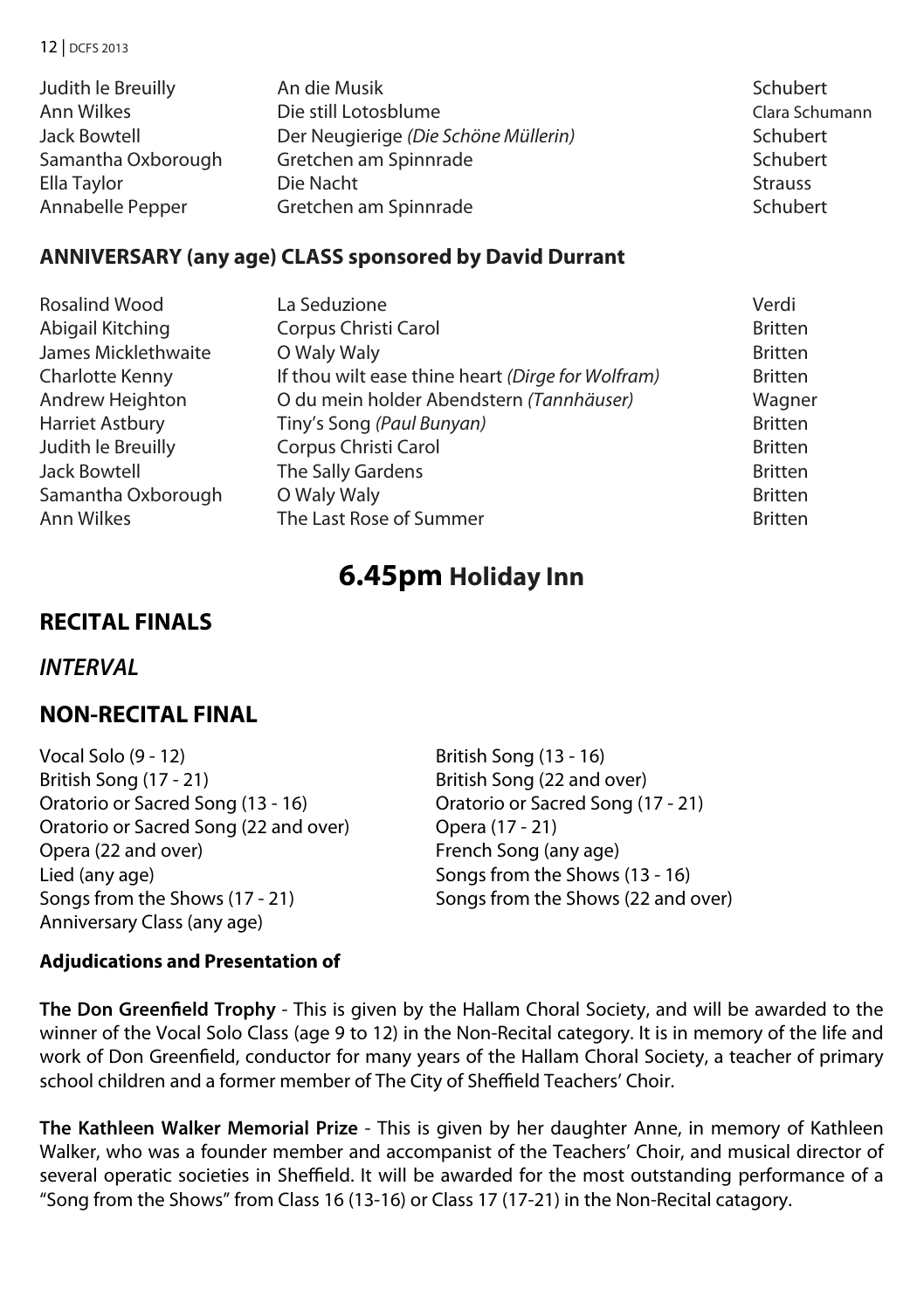**The Michael Peaker Memorial Trophy and Prize** - is given by Worrall Male Voice Choir in memory of Michael Peaker, of his contribution as accompanist and conductor, and as organist at St. Matthias's Church, Stocksbridge. The award will be given for the most outstanding performance, by anyone aged 21 or under, of an aria from an oratorio, or of a sacred song, during the Festival.

**The Constance Shacklock Memorial Rose Bowl** - This is given by Ralph Green in memory of Constance Shacklock, who was President of the City of Sheffield Teachers' Choir from 1985 to 1999, and will be awarded for the most outstanding operatic performance during the Festival.

**The Edith and Ronald Batty Salvers** - This is given by Valerie and Geoff Littledyke in memory of Val's parents Edith and Ronald Batty. It will be presented to the most promising young female and male singers, respectively, aged 15 or under, from any part of the Festival. The Edith Batty Salver will go to the female singer and the Ronald Batty to the male singer.

**The Doug Crossland Memorial Shield and Prize** - This is given by Worrall Male Voice Choir in memory of Doug Crossland, its conductor from 1971 to 1995 and will be awarded to the most promising female singer between the ages of 16 and 23 from any part of the Festival.

**The John Gilbert Wilson Award and Prize** - This is given by Mrs. J. Hamnett in memory of her father, who sang in Sheffield all his life, was a member of the Sheffield Philharmonic Chorus and who was a founder member of The Sheffield Comic Opera Society. It will be awarded to the most promising male singer between the ages of 16 and 23 from any part of the Festival.

**The City of Sheffield Teachers' Choir Silver Salver and Prize** - This is given by Ann Durrant, a member of the Teachers' Choir for over twenty years, and will be awarded for the most outstanding performance by a winner in the Non-Recital Classes.

#### **The 2013 David Clover Festival of Singing Recital Awards**

#### **James Kirkwood** *LRAM LTCL ARCM*

Honorary Vice-President

On David's death in January 1979 he took over the conductorship of Sheffield Teachers' Choir and with the support of Rupert Norris and the choir committee, set up 'The David Clover Festival of Singing' as a lasting tribute and memorial to this man who had done so much to direct James' future career as teacher, advisory teacher and finally adviser for music to the Sheffield L.E.A. - a post David Clover himself had held until his death.

#### **Richard Clover** *LTCL FASC*

Honorary Vice-President

Richard (the younger son of David Clover) like David attended Trinity College of Music, London where his own passion for singing grew. Richard is currently senior Layclerk with Ely Cathedral Choir. He has sung in many of the great cathedrals and churches of England, Europe, Canada and the USA and has made numerous appearances on radio and television. He often appears in concerts as a soloist in the counties of Cambridgeshire, Norfolk and Suffolk.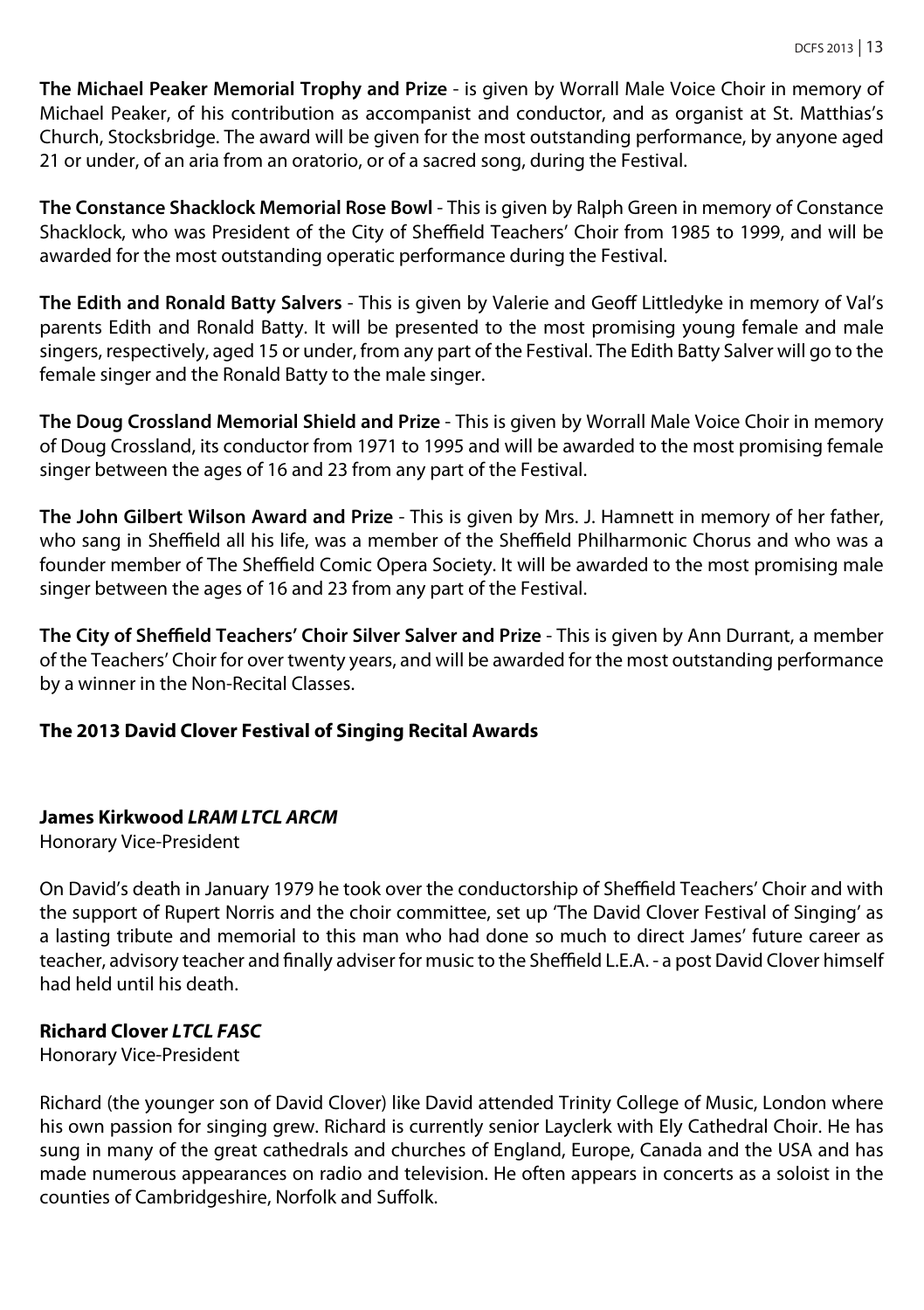#### 14 | DCFS 2013

#### **Linda Wareham,** Official Accompanist

Linda began her formal piano studies at the relatively late age of eleven. She subsequently studied music at Bretton Hall, gaining a Certificate of Education. She continued her piano studies with Vera Yelverton in London, gaining the ARCM Diploma and participating in concerts at the Alexandra Palace, the Purcell Room and the Queen Elizabeth Hall. During this time Linda also won several prizes at various London music festivals. She established a busy private piano teaching practice in Oxford, was the accompanist for the City of Oxford

Choir and regularly accompanied at local musical festivals and for grade and diploma exams. After the family move to Sheffield she quickly re-established her private teaching practice. During her 'spare' time she studied for a Bachelor of Arts degree with the Open University. She is regularly in demand to accompany students for instrumental exams and festival classes and has been the accompanist for the Sheffield Chorale for a number of years. Linda also performs regularly as a duo with John Cooper (violin), and is very pleased to be associated with the David Clover Festival of Singing.

#### **Alan Eost,** Official Accompanist

Alan has had a long career in music as both teacher and performer. He was Head of Music at King Edward VII School in the 1980's, and taught piano at Sheffield University for 15 years. He accompanied the City of Sheffield Girls' Choir in winning the Sainsbury's "Choir of the Year" in 1984, the Llangollen International Eisteddfod in 1986 and the Vienna International Youth Music Festival in 1987. He has also apeared in concert with the National Youth Choir. He has been Conductor of the Sheffield Oratorio Chorus since 1986

and was appointed its Director of Music in 2005. He has recently become Director of Music of Bakewell Choral Society.

# **Acknowledgements**

The committee of The City of Sheffield Teachers' Choir wishes to acknowledge its gratitude to the following people, businesses and organisations:

#### **The General Manager and Staff, The Holiday Inn Dore and Totley United Reformed Church Dave Kenyon Pianos Trinity Guildhall The sponsors of the Class prize money The voluntary helpers**

Miss J. Adam Rachel Bearpark Mr and Mrs M. Birks Mrs M. Bullas Richard Clover Mr and Mrs D. Durrant Alan Eost Miss J. Fowler Richard Hall Hallam Choral Society Miss D. Hallatt Mrs J. Hamnett

Mrs E. Hampshire Paul Harrison Mrs A. Hattersley Mrs. F. Heath C. Herd (City Print Service) Mrs A. Howarth Mrs. A Hughes Mrs V. Ledbetter Mr and Mrs G. Littledyke Miss B. E. Moore Mrs. H. Page Stuart Palmer

Dr V. Pike Brian Robinson Mrs S. Saint Mrs L. Slegg Mrs K. Smith Mrs M. Smith Miss A. Walker Mrs. L. Wareham Mrs M. Wilson Mrs J. Winslow Worrall Male Voice Choir

Those whose names were received after the programme had gone to press



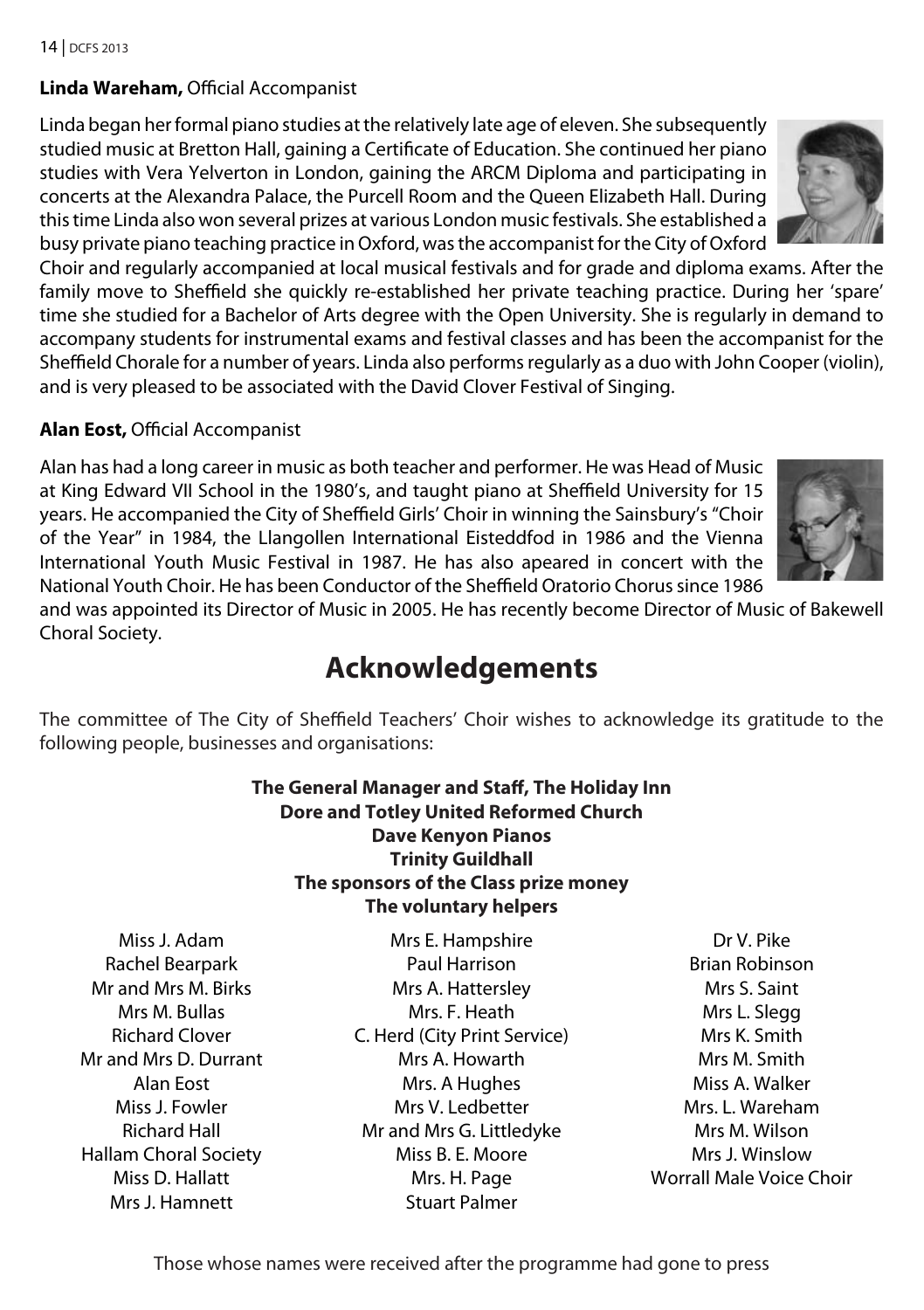# **Festival Officials**

| Chairman: Joy Bowler                     |
|------------------------------------------|
| <b>Treasurer: David Potter</b>           |
| House Manager: Roderick Hughes           |
| Festival Friends: Di Hallat, Anne Howart |
| Publicity: Marie Udall, Roderick Hughes  |

Vice-Chairman: TRA Co-ordinator and M.C: Ralph Green Voluntary Helpers' Co-ordinator: Sonia Saint h Frophy Steward: Roger Ledbetter Fublicity: Marie Child Protection Officer: Joy Bowler

# **Festival Dates**

**Friday 7, Saturday 8 and Sunday 9 February 2014** Adjudicator Marilynne Davies

# **DAVID CLOVER FESTIVAL FRIENDS**

Annual subscriptions to the Festival Friends are available in various categories. Each category entitles the subscriber to:

- free admission, and their quest(s), to all Festival sessions
- receive a free programme at the Festival on production of the Friends membership card
- have their name acknowledged in the Festival programme unless otherwise requested by the subscriber
- attend a Festival Friends' Reception, with their quest(s), on Friday 8 February 2013 The various categories are:
- Personal Membership a minimum of £20 for the subscriber and 1 quest
- Family Membership a minimum of £30 for the subscriber and 3 quests
- Corporate, Organisation or Group Membership a minimum of £50 for 6 people, or a minimum of £75 for 7-10 people.

Any Personal Member, or a member of a Family or Group, who is a tax payer, can gift-aid their subscription which would allow the Festival to reclaim income tax on your donation. Any queries about the Festival Friends scheme may be addressed to Di Hallatt (0114 249 0402) or by email (dhallatt@beachcroft.co.uk).

Please send your donation (cheques payable to *David Clover Festival of Singing*) to:

#### **David Clover Festival Friends, 12 Byron Road, Sheffield, S7 1RY.**

A receipt will be sent to you.

| Mr J M W Astbury               | <b>Stuart and Elizabeth Hampshire</b> | Hazel Page                 |
|--------------------------------|---------------------------------------|----------------------------|
| Mrs Jean Baines                | Ann Hattersley                        | D S Palmer                 |
| C E Barkla                     | Mr and Mrs E Hill                     | Janet Philbedge            |
| David and Enid Bishop          | Mrs Sylvia Holloway                   | Sonia C Saint              |
| Miss Elsie Brownlee            | Keith and Heather Hoyland             | Mrs Irene Sargeant         |
| Janet M Clark                  | Mrs Penny Joosten                     | <b>Anthony Trippett</b>    |
| Trevor and Catherine Dickinson | J H and O M Kirkwood                  | Mrs Mary Smith             |
| <b>Brian Dobbins</b>           | Phyllis Laycock                       | Clare Wallace              |
| Dr Sylvia Dunkley              | Shelagh Marston                       | Mrs Sheila Wilkinson       |
| Dr John Dunkley                | Miss H Mather                         | Anonymous donors, festival |
| <b>Mrs Ann Durrant</b>         | Jean and Malcolm Mercer               | officials and volunteers   |
| Mr and Mrs N Fuller            | Miss B E Moore                        |                            |
| Diane Hallatt                  | <b>Heather Morris</b>                 |                            |

Those whose names were received after the programme had gone to press.